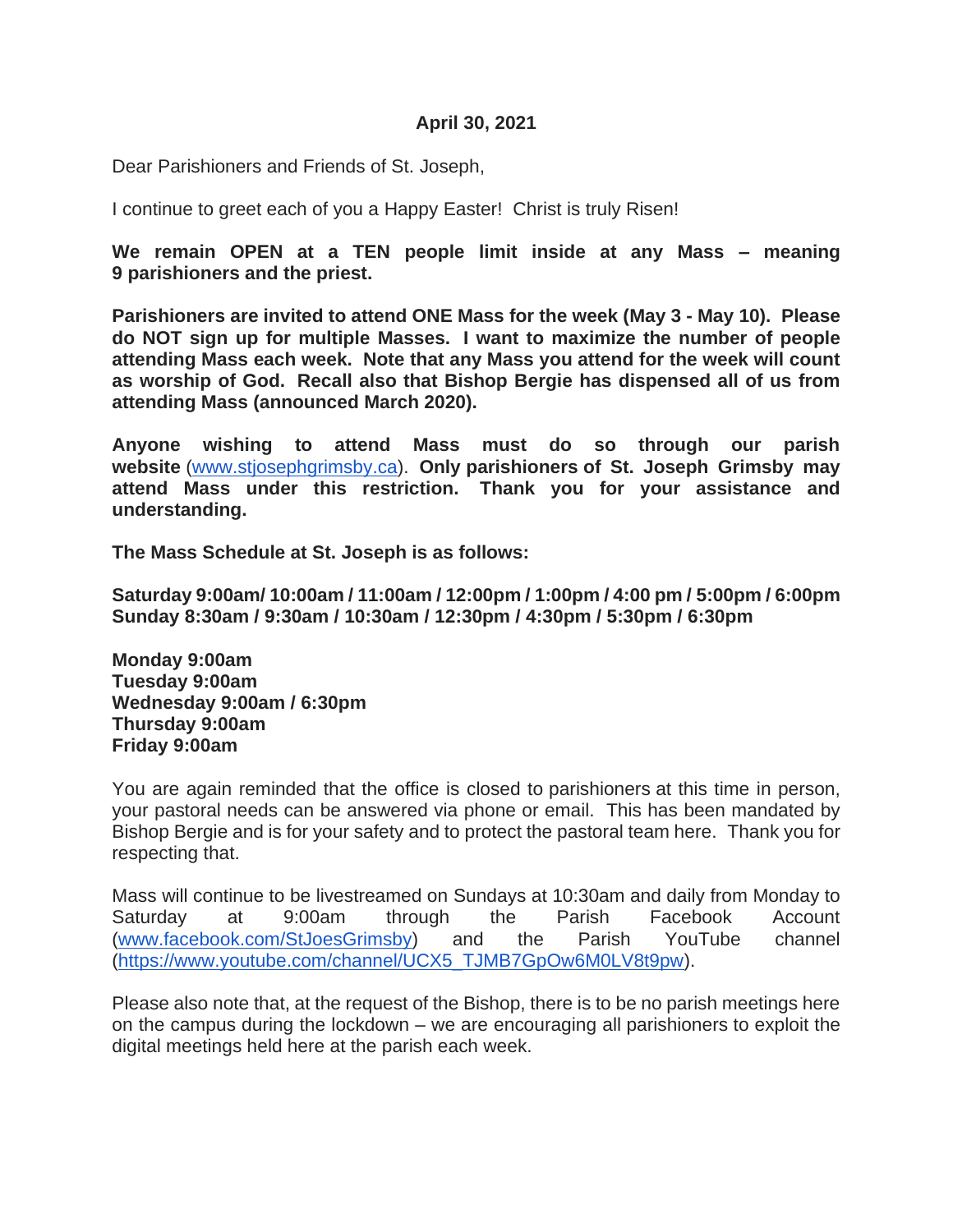### **Important updates:**

1. Enjoy this email – it is short and sweet (for a change).

2. I am pleased to say that the front doors of the church have been repaired. Now all the main doors can be used again (not merely the far-left door). Rather than replacing them, I have had the outer and inner doors of the church as well to eliminate the noises as much as possible during use. Thank you for your patience.

3. Once the government lockdown ends, I look forward to announcing rescheduled dates for 1<sup>st</sup> Communion. I am hesitant to announce any dates at this time, since an extension could cancel the dates again. I appreciate everyone's patience at this time.

4. Now that METANOIA has ended, for those who participated in the program – you may wish to make a financial contribution towards the good work that Fr. Dave and the Franciscans do with [wildgoose.tv.](http://wildgoose.tv/) As a parish, just as we would offer to a retreat master, a stipend for their work in leading us spiritually, the parish will be making an overall contribution to support the work of the Franciscans. For those who wish to also donate, you may send the parish an etransfer with the word 'METANOIA DONATION" on the subject line or drop money in an envelope with the words "METANOIA DONATION" on it. Just as we would give money for something we have purchased, a service received, or goods enjoyed, I recommend that all who participated should make a donation to support this good work. We continue to need to fund good, sound Catholic resources that continue to enhance faith. Thank you for your generosity.

5. **The Knights of Columbus will be holding a Wine Bottle sale** in a partnership with Fielding Estate Winery to support the Parish Heating and Air Conditioning Campaign as well as their other local charitable events.

The fundraising event will run from April 10 until Saturday May 8<sup>th</sup>. Orders MUST be submitted by Saturday May 8<sup>th</sup>.

Select your wine and quantity from the order form attached to this message. Ask your friends and family to join you and place their order together. This is a great gift idea for Mother's Day, preparing in advance for the BBQ season or treating yourself.

To place an order – please email the parish office at [sjrc.grimsby@cogeco.net](mailto:sjrc.grimsby@cogeco.net) or contact the parish office 905-945-2661.

### **Methods of payments:**

- Etransfer: [myparishgift@gmail.com](mailto:myparishgift@gmail.com) memo line "WINE"
- Cheque payable to St. Joseph's Parish memo line "WINE" and bring to the office.
- Pay cash and make arrangements with the parish office 905-945-2661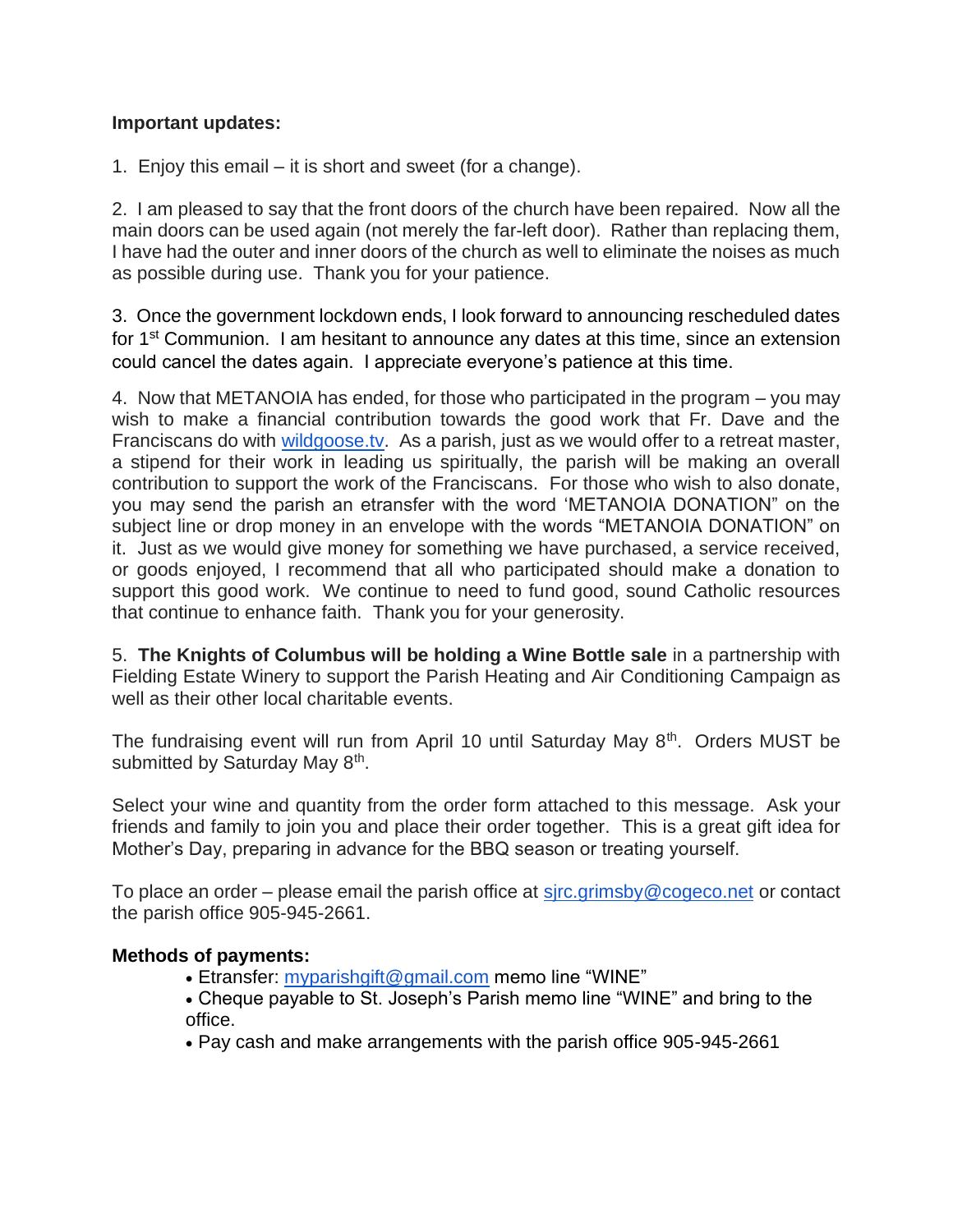# **NOTE – The Wine Pick up date has been moved to May 22nd 2:00pm to 3:30pm in the parking lot.**

**Thank you for supporting the parish and the Knights of Columbus.**

6. I continue to remind all families with young children of the 4 videos I have produced to help families pray the Rosary together as a family. Find these videos on our parish website at the following link: <https://www.stjosephgrimsby.ca/resources/> - scroll to the bottom and you will see the Video links. What a great opportunity to join in prayer as a family and pray the rosary together during Lent.

## **CHILDREN LITURGY / LITTLE SPIRITS RESOURCES**

Use the link for the most up to date resources for Children's Liturgy [\(https://www.stjosephgrimsby.ca/childrens-liturgy/\)](https://www.stjosephgrimsby.ca/childrens-liturgy/) and Little Spirits [\(https://www.stjosephgrimsby.ca/little-spirits/\)](https://www.stjosephgrimsby.ca/little-spirits/)

## **OTHER IMPORTANT UPDATES**

1. Please continue to remember the parish regarding financial giving. We rely on your weekly contributions to sustain and build the kingdom of God in our parish. You can drop your offerings off in the boxes following Mass this weekend, drop it off in the outside mailbox, bring it to the parish office all week, or through the etransfer option – [myparishgift@gmail.com.](mailto:myparishgift@gmail.com) Thank you in advance to those families who continue to sustain our parish through their contributions.

2. Please continue to support our campaign for the new Heating and Air Conditioning units here at St. Joseph. **This project will cost the parish \$120,000** and your generosity is required to meet these costs. Thank you to those who have already stepped up and made donations – to date, we have **currently raised \$59,630 towards the total**. I am asking all parishioners to contribute significantly to this project since we all expect a warm church in the winter and cool church in the summer months. The old units, original to this church building, lasted us 25 years – and for those of us who are homeowners, we know that we certainly 'soaked' every ounce of life out of them. As you make your contribution, please write **"HEATING / AIR"** on the front of your envelope or in the memo line of an etransfer [\(myparishgift@gmail.com\)](mailto:myparishgift@gmail.com) and those funds will be counted towards your tax receipt for the end of the year. Special envelopes will be available to pick up for this project next weekend. Thank you in advance for your assistance.

3. Confessions will be heard on May 1 from 3-4:00pm in the St. Nicholas Room.

4. The parish website continues to help so many – visit [www.stjosephgrimsby.ca](http://www.stjosephgrimsby.ca/) – and our social media accounts to help enhance your faith. Also please continue to look at the parish YouTube channel for daily updates.

Facebook - <https://www.facebook.com/StJoesGrimsby/>